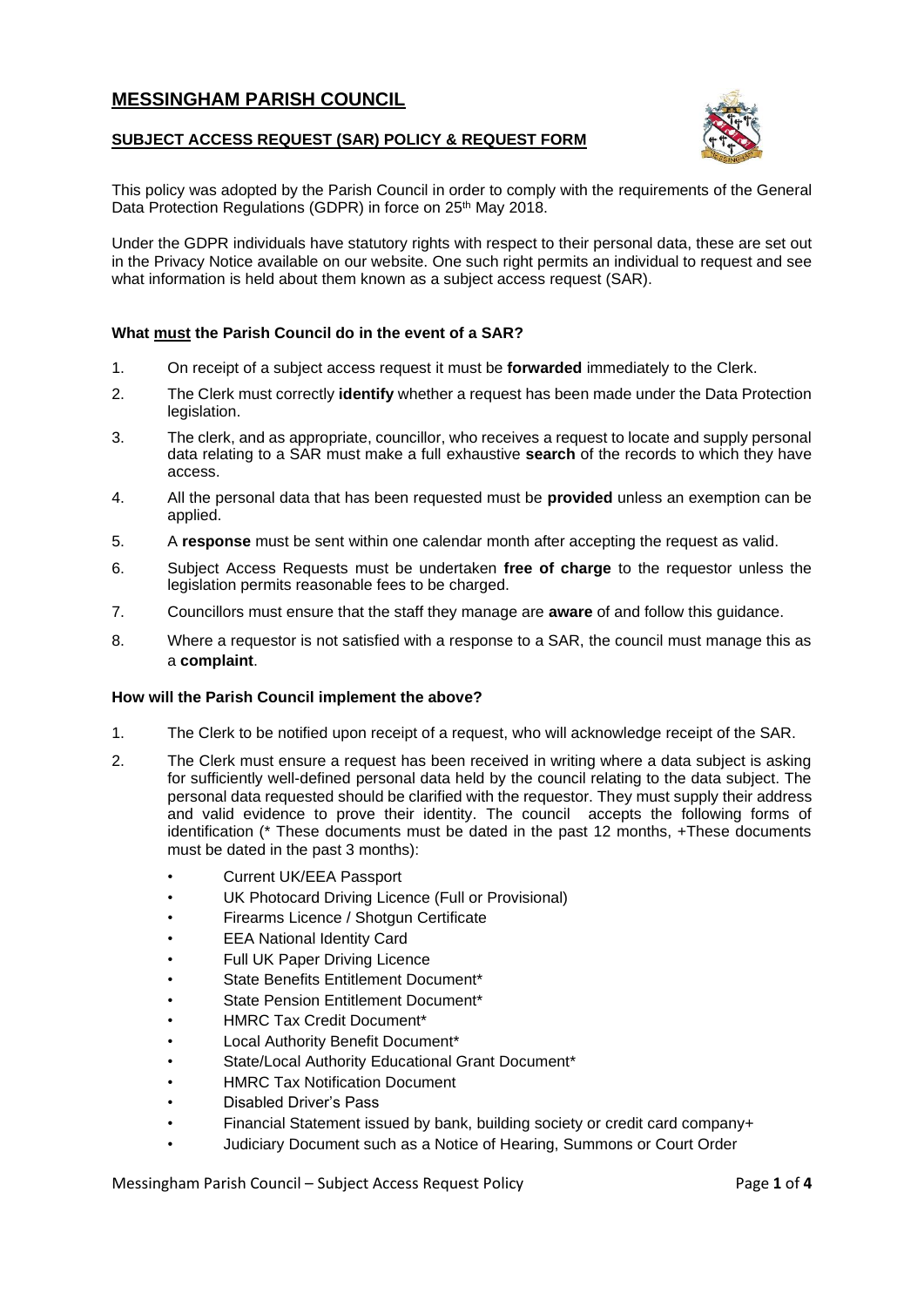- Utility bill for supply of gas, electric, water or telephone landline+
- Most recent Mortgage Statement
- Most recent council Tax Bill/Demand or Statement
- Tenancy Agreement
- Building Society Passbook which shows a transaction in the last 3 months and your address.

Requests on behalf of another individual to access information will require written consent from the individual to whom the data relates along with proof of identity. Legal authorisation to act on behalf of an individual, such as a power of attorney will require evidence by the third party of this entitlement.

- 3. Depending on the degree to which personal data is organised and structured, it will be necessary to search emails (including archived emails and those that have been deleted but are still recoverable), Word documents, spreadsheets, databases, systems, removable media (for example, memory sticks, CDs), tape recordings, paper records in relevant filing systems etc.
- 4. It is not permitted to withhold personal data because the council believes it will be misunderstood; instead, an explanation should be provided with the personal data. The personal data must be provided in a concise, transparent, intelligible and easily accessible form which includes giving an explanation of any codes, acronyms and complex terms. The personal data must be supplied in a permanent form except where the person agrees or where it is impossible or would involve undue effort. The council may be able to agree with the requestor that they view the personal data on screen or inspect the files. Exempt personal data should be redacted from the released documents and an explanation provided as to why that personal data is being withheld.
- 5. Maintain a database allowing the council to report on the volume of requests and compliance against the statutory timescale. The information must be provided without delay and at the latest within one calendar month of receipt of the request. That timescale can be extended up to three months if the information requested is complex or numerous but in that case the individual must be told within one month, how much extra time is required and why. If the council cannot provide the information requested, it should inform the data subject on this decision without delay and at the latest within one month of receipt of the request.
- 6. The information will be given free of charge. The exemption to this is if the request from a data subject is "manifestly unfound or excessive" in which case a reasonable fee can be charged. A reasonable fee can also be charged for providing further copies of the same information. The fee will be based on the administrative cost of providing the information.
- 7. Awareness for dealing with requests should be through the use of induction, performance and training, as well as through establishing and maintaining appropriate day to day working practices.
- 8. When responding to a complaint, advise the requestor that they may complain to the Information Commissioners Office ("ICO") if they remain unhappy with the outcome.

### **Contact details**

The Data Controller: Messingham Parish Council Email: [clerk@messinghamparishcouncil.co.uk](mailto:clerk@messinghamparishcouncil.co.uk) Telephone: 07397 571469

You can contact the Information Commissioners Office on 0303 123 1113 or via email <https://ico.org.uk/global/contact-us/email/> or at the Information Commissioner's Office, Wycliffe House, Water Lane, Wilmslow, Cheshire SK9 5AF.

Messingham Parish Council – Subject Access Request Policy Page **2** of **4**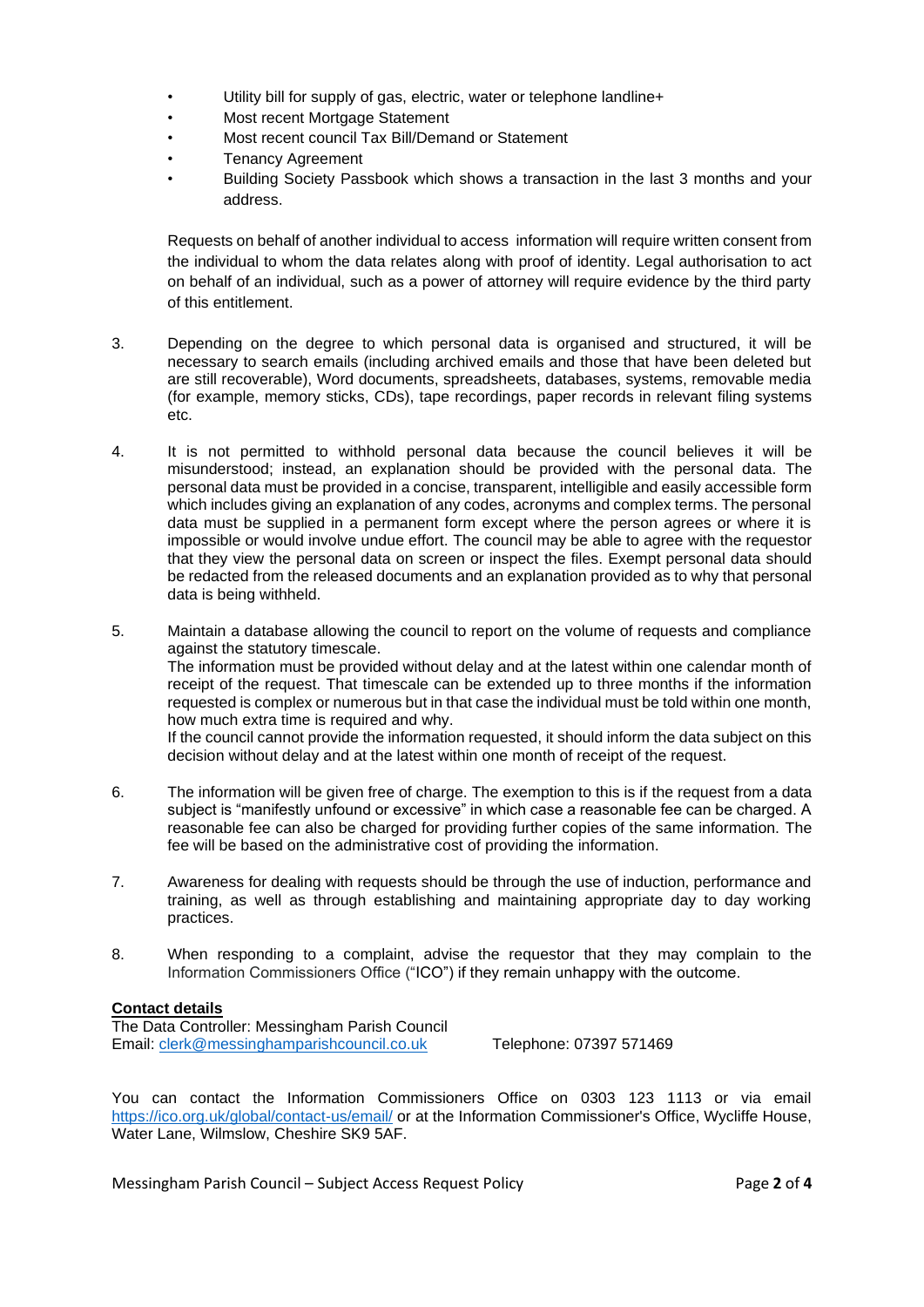# **Messingham Parish Council Subject Access Request Form**

| <b>Process to Action</b>                                                          |     |           |  |  |
|-----------------------------------------------------------------------------------|-----|-----------|--|--|
| Name of requestor                                                                 |     |           |  |  |
| Title, First Name, Surname                                                        |     |           |  |  |
| <b>Email Address</b>                                                              |     |           |  |  |
| Telephone number                                                                  |     |           |  |  |
| Date of birth                                                                     |     |           |  |  |
| <b>Address</b>                                                                    |     |           |  |  |
| Identification must be proven from the list (see Subject Access Policy)           |     |           |  |  |
| Details of the data subject (if requesting information on behalf of someone else) |     |           |  |  |
| Enclose evidence of authority and identification.                                 |     |           |  |  |
| Name                                                                              |     |           |  |  |
| <b>Email Address</b>                                                              |     |           |  |  |
| Telephone number                                                                  |     |           |  |  |
| <b>Address</b>                                                                    |     |           |  |  |
| Describe the information you are requesting.                                      |     |           |  |  |
| If you are only seeking certain records, please provide the types of record; any  |     |           |  |  |
| time period; and any specific documents.                                          |     |           |  |  |
|                                                                                   |     |           |  |  |
|                                                                                   |     |           |  |  |
|                                                                                   |     |           |  |  |
|                                                                                   |     |           |  |  |
|                                                                                   |     |           |  |  |
|                                                                                   |     |           |  |  |
|                                                                                   |     |           |  |  |
| Signature                                                                         |     |           |  |  |
|                                                                                   |     |           |  |  |
| Date                                                                              |     |           |  |  |
|                                                                                   |     |           |  |  |
| <b>For Parish Council use</b>                                                     |     |           |  |  |
| Date Subject Access Request received                                              |     |           |  |  |
| Date Acknowledgement sent                                                         |     |           |  |  |
| Is the request made under the Data Protection Legislation                         | Yes | <b>No</b> |  |  |
| Date Subject Access Request action to be completed by                             |     |           |  |  |
| (One month after receipt time limit)                                              |     |           |  |  |
| Extension to the date of reply requested                                          |     |           |  |  |
| (An extension of another two months is permissible provided it is                 | Yes | No        |  |  |
| communicated to the subject within the one month period)                          |     |           |  |  |
| Extension date advised to the Subject Requestor and method of contact             |     |           |  |  |
| Verification sought that the Subject Access request is substantiated              | Yes | <b>No</b> |  |  |
| Verification received                                                             | Yes | <b>No</b> |  |  |
| Verification if the Council cannot provide the information requested              | Yes | No        |  |  |
| Is the request excessive or unfounded?                                            | Yes | <b>No</b> |  |  |
| Request to be actioned                                                            | Yes | No        |  |  |